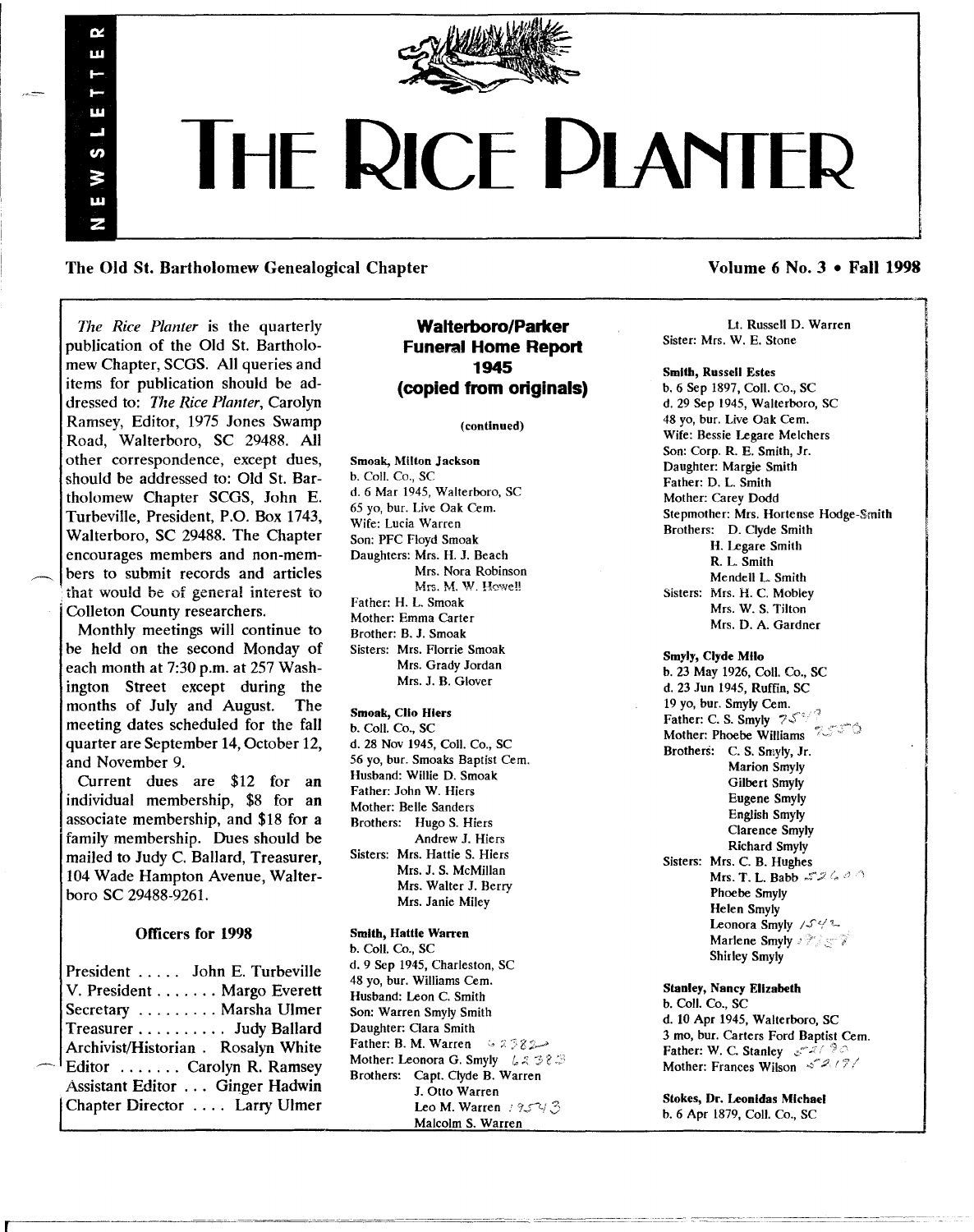#### The Old St. Bartholomew Genealogical Chapter<sup>1</sup> 1998 **Volume 6 No. 3 • Fall 1998**

d. 23 Sep 1945, Walterboro, SC 66 yo, bur. Live Oak Cern. Wife: Eugenia Lucas Sons: H. L. Stokes L. M. Stokes, Jr. Father: Alfred E. Stokes Mother: Annie Hill Stokes Sister: Mrs. Edna Ackerman

#### Strickland, Mildred Drawdy

b. Coli. Co., SC d. 8 Aug 1945, Walterboro, SC 66 yo, bur. Pleasant Grove Baptist Cern. Husband: W. Newton Strickland Son: Willie Strickland Daughters: Mrs. George S. Schroder Mrs. J. R. Gruber Father: Hampton Drawdy 41884 Mother: Mary Ann Kinard 6 / 82<sup>26</sup> Brothers: N. E. Drawdy Amos Drawdy  $6.4183$ Lee Drawdy Clint Drawdy Sisters: Mrs. Lizzie Wilson  $59464$ Mrs. SheHie Crosby Mrs. Carrie Fender

#### Strobel, Chevillette Fuller

b. 1862, Beaufort, SC d. 23 May 1945, Walterboro, SC 83 yo, bur. Live Oak Cem. Widow of Edward G. Strobel Son: Edward G. Strobel, Jr. Daughters: Mrs. G. Bernard Lee Mrs. J. Poyas Marvin Father: Dr. William Fuller Mother: Anna Washington Steele Sister: Mrs. Charles H. Fripp

#### Thomas, Annie Crosby

b. Coli. Co., SC d. 14 May 1945, Coli. Co., SC 56 yo, bur. Ebenezer Methodist Cem. Husband: W. H. Thomas Son: W. H. Thomas, Jr. Stepson: E. H. Thomas Daughters: Mrs. Ethel Hill Mrs. B. J. Fisk Mrs. Norman Ritter Mrs. L. Ritter Stepdaughter: Mrs. J. C. Hogge Father: Lawrence Crosby Mother: Mary O'quinn Brothers: Jasper E. Crosby Allen Crosby Melvin Crosby Eugene Crosby Robbie E. Crosby Carlos Crosby Half sister: Mrs. Lucy Crosby

#### Till, John William

b. Ehrhardt, SC d. 26 Aug 1945, Orangeburg, SC 65 yo, bur. Williams Cem. Wife: Mamie Lou Carter Sons: Durward Till Edward Till Daughter: Susie Till Father: Hoover Till Brother: Henry A. Till Sister: Mrs. T. R. Copeland

#### Turner, Dr. Smith L. b. Florida d. 2 Aug 1945, Ocala, FL 60 yo, bur. Live Oak Cern. Wife: Etta McTeer

#### Ulmer, Silas Tillinghast  $\beta$  2

b. 4 Apr 1881, CoIl. Co., SC d. 30 Sep 1945, Coli. Co., SC 64 yo, bur. Bethel Methodist Cem. Wife: Lena Patrick 33 Sons: P. L. Ulmer  $34$ E. H. Ulmer  $15$ Joe Ulmer 37 Jesse Ulmer J8' B. S. Ulmer 39 Daughters: Mrs. Sheldon Black  $3\sqrt{ }$ Lucille Ulmer  $40$ Mary Ulmer  $41$ Father: Legrand Ulmer *q!* Mother: Sarah Risher 97 Brothers: B. R. Ulmer / 0/ J. G. Ulmer *101* Sisters: Mrs. Docia Crosby  $\angle$ 00 Mrs. Miley Hudson 10<sup>4</sup> Mrs. Rosa Patrick  $/9$ Mrs. Mamie Crosby / <sup>\*</sup>3 Mrs. E. Crosbv II) *s:* Mrs. Octavia Edmonson 10<sup>2</sup>

#### Utsey, Daniel D.

b. Coli. Co., SC d. 4 Jun 1945, Columbia, SC 63 yo, bur. Pleasant Grove Baptist Cem. Single Father: John C. Utsey Mother: Julia Gatch Brother: J. M. Utsey Sisters: Mrs. C. F. Gatch Mrs. Lonnie Bush Mrs. Julia Kelly

#### Walker, Baby Boy b. 30 Apr 1945, Walterboro, SC d. 30 Apr 1945, Walterboro, SC 1 do, bur. Zion Baptist Cem. Father: George Walker Mother: Elizabeth Bennett

Warren, Miss Ora b. Call. Co., SC

d. 3 Jan 1945, Columbia, SC 72 yo, bur. Hughes Cern. Single Sister: Mrs. A. S. Kneale

#### Whitmire, Herman Boland

b. North Carolina d. 23 Aug, 1945, Columbia, SC 23 yo, bur. Live Oak Cern. Wife: Josephine Pinckney Brother: A. J. Whitmire, Jr. Sisters: Mrs. Melvin McDonald Moena Whitmire

#### Willis, Asbury A.

b. 15 Jul 1872, Coli. Co., SC d. 11 Dec 1945, Charleston, SC 75 yo, bur. Cottageville Cem. Wife: Beulah Cummings Son: Thomas B. Willis Daughters: Mrs. John H. Ross Mrs. Guy H. Smith Father: L. H. Willis Mother: Ellen Dandridge Brother: A. V. Willis

#### Wilson, Baby Boy

b. 2 Mar 1945, Walterboro, SC d. 3 Mar 1945, Walterboro, SC 1 do, bur. Ruffin Cern. Father: Henry Wilson Mother: Jenny Hunt Brother: Hemy Wilson, Jr. Sister: Mary Frances Wilson

#### Woods, Mrs. Raymond

b. 29 Sep 1903, Hampton Co., SC d. 15 Oct 1945, Coli. Co., SC 42 yo, bur. Black Breek Baptist Cem. Husband: Raymond Woods<br>Sons: Robert Woods Robert Woods Roger Woods Hugh Woods Wallace Woods Daughter: Irene Woods Father: W. B. zahler Mother: Fannie Heape

## **Fred Parker Funeral Home Report 1946-1948 (copied from originals)**

#### Ackerman, Baby Girl

b. 21 Jan 1947, Walterboro, SC d. 21 Jan 1947, Walterboro, SC 1 do, bur. Cottageville Cern. Father: Alston W. Ackerman Mother: Edith Maxey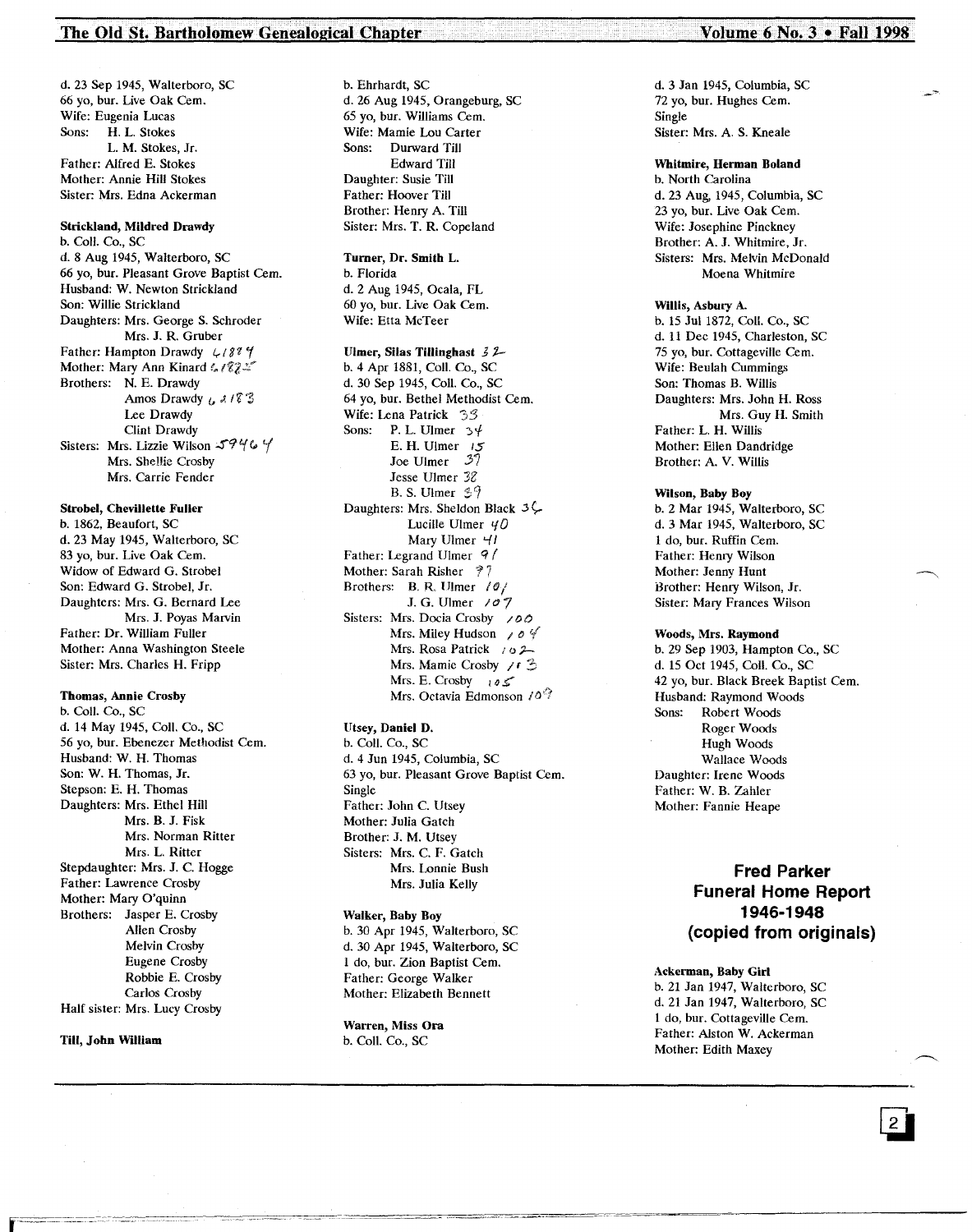#### The Old St. Bartholomew Genealogical Chapter Volume 6. No. 3 . Fall 1998

#### Ackerman, Bessie Estelle Davis

b. Charleston Co., SC d. 24 May 1947, Walterboro, SC 45 yo, bur. Rock Hill Cern. Husband: David E. Ackerman 9 children Father: Johnny Davis Mother: Ellen Creel 3 brothers 2 sisters

#### Ackerman, Charles Malachi

b. Cottageville, SC d. 13 Feb 1946, Charleston, SC 50 yo, bur. Hughes Cern. Wife: Ruby Mae Bailey<br>Sons: C. M. Ackerma C. M. Ackerman, Jr. James Ackerman Daughters: Betty Ackerman Jeanette Ackerman Father: J. V. Ackerman Mother: Mary Anna Dandridge Brothers: J. W. Ackerman G. C. Ackerman Charlie Ackerman

#### Ackerman, Edna Stokes

b. Coli. Co., SC d. 8 Oct 1947, Charleston, SC 66 yo, bur. Cottageville Cern. Widow of James A. Ackerman Sons: James Ackerman Dr. Stokes Ackerman Father: Alfred E. Stokes Mother: Annie Hill

#### Ackerman, Ella Leona Rushton

b. 26 Apr 1905, Coli. Co., SC d.4 Sep 1946, Walterboro, SC 41 vo, bur. Red Oak Cem. Husband: Nelson Ackerman Daughter: Mrs. J. R. Harbiston (by 1st husband: West Ackerman) Father: Will Rushton Mother: Maggie Youmans Brothers: Joe Rushton Olin Rushton Sister: Mrs. W. A. Harbiston

# Ackerman, Joseph Oliver  $352$   $3\frac{4}{3}$

b. 10 Jan 1880, Coli. Co., SC d. 23 May 1947, Walterboro, SC 67 yo, bur. Cottageville, SC Widower of Ibbie Saunders message Wife: Lalla Padgett 35/89 Son: Joseph Virgil Ackerman Daughters: Mrs. W. E. Carter wuldel de 20514 Mrs. J. C. Grumble Mrs. R. F. Parker Father: H. L. Ackerman Mother: Amanda Willis Brothers: E. H. Ackerman

C. E. Ackerman E. W. Ackerman Sisters: Mrs. T. S. Willis Mrs. C. B. Free could be 42596 Mrs. G. S. Pierce Mrs. E. T. Hiers Mrs. J. B. Saunders Mrs. G. F. Hiott

#### Ackerman, Marcus Owens

b. 8 May 1899, Cottageville, SC d.6 Oct 1947, Dublin, Ireland 48 yo, bur. Williams Cem. Wife: Joan Spell Ackerman Son: Marcus Owen Ackerman, Jr. Father: Preston Brooks Ackerman Mother: Annie Jane Williams Brothers: Wendell E. Ackerman Everett Ackerman

#### Ackerman, Mary Julia Addison

b. 23 Dec 1868, CoIl. Co., SC d. 25 Dec 1947, Cottageville, SC 79 yo, bur. Red Oak Cem. Widow of T. R. Ackerman Son: J. Cohen Ackerman Stepson: H. P. Ackerman Adopted daughter: Mrs. Hugh Smith Stepdaughters: Mrs. C. W. Pierce Mrs. Hattie Hacker Father: Robert Addison Mother: Julia Rhode Brother: Leonidas Addison

#### Ackerman, Philip Allen

b. 29 Apr 1890, Coli. Co., SC d. 17 Jun 1947, Cottageville, SC 57 vo. bur. Red Oak Cem. Wife: Bessie Willis Son: Phil Ackerman Daughters: Sara Ackerman Kathleen Ackerman Peggy Ackerman Patricia Ackerman Father: Thomas R. Ackerman, Sr. Mother: Sara Dandridge Brothers: H. P. Ackerman Cohen Ackerman Sisters: Mrs. Nellie Pierce Mrs. Hattie Hacker

#### Ackerman, Preston Brooks

b. 27 Oct 1872, Coli. Co., SC d. 5 Jul 1948, Walterboro, SC 75 vo, bur. Williams Cem. Widower of Annie Jane Williams Sons: Wendell E. Ackerman Dr. Everett Ackerman Father: James A. Ackerman Mother: Mary Ellen Willis<br>Sister: Mrs. C. P. Knight <sub>Cowle</sub>d *he* 41821

## Adams, John Marshall  $\mathcal{L}^{\{\mathcal{D}\}}$

b. 27 Jan 1882, Washington Co., GA d. 4 May 1948, Coli. Co., SC 66 yo, bur. Doctor's Creek Baptist Cern. Wife: Wilma Breland  $\bigcup_{\ell \in \mathbb{N}} Q_{\ell} \subset S$ <br>Sons: John Albert Adams 4 John Albert Adams 425C3 Fred E. Adams  $\epsilon$  25 $\epsilon$   $\ell$ Daughter: Mrs. W. D. Hattrich<br>Father: J. M. Adams  $\sqrt{25}$ Mother: Martha Clark $\iota$ ,  $2562$ Brother: Cleveland Adams

#### Addison, Alice Jane Jacques

b. 9 Oct 1869, Coli. Co., SC d. 13 Dec 1946, Walterboro, SC 77 yo, bur. Jordan Cern. Widow of R. L. Addison Sons: John O. Addison J. Frank Addison A. I. Addison Robert L. Addison Percy J. Addison Father: John O. Jacques Brothers: G. W. Jacques W. M. Jacques Sisters: Mrs. J. G. Reeves Mrs. J. F. Addison

#### Addison, Emily Letltie Jacques

b. 17 Oct 1866, Cottageville, SC d. 4 Apr 1946, Cottageville, SC 79 yo, bur. Jordan Cem. V/idow of John Addison Daughters: Mrs. W. R. Willis Mrs. H. A. Durant Mrs. J. C. Dandridge Mrs. M. B. Willis Mrs. A. D. Cashwell Father: Wesley Jacques Mother: Jane Sires Brother: Wesley Jacques Sisters: Mrs. Benny Kinsey Mrs. Eliza Rumph

#### Addison, William Preston

b. 13 Dec 1869, Coli. Co., SC d. 17 Sep 1947, Cottageville, SC 77 yo, bur. Williams Cem. Wife: Georgia Ackerman Daughters: Mrs. V. D. Ackerman Mrs. J. O. Euecks Mrs. H. D. Reeves Mrs. I. L. Youmans Father: William Addison Mother: Elinor Muckinfuss Half brother: L. B. Ackerman

#### Allen, Walter James

b. 13 May 1888, Gaffney, SC d. 22 Oct 1946, Walterboro, SC 58 yo, bur. Providence Cem., Gaffney, SC Wife: Gracie Bell Pruit Burnett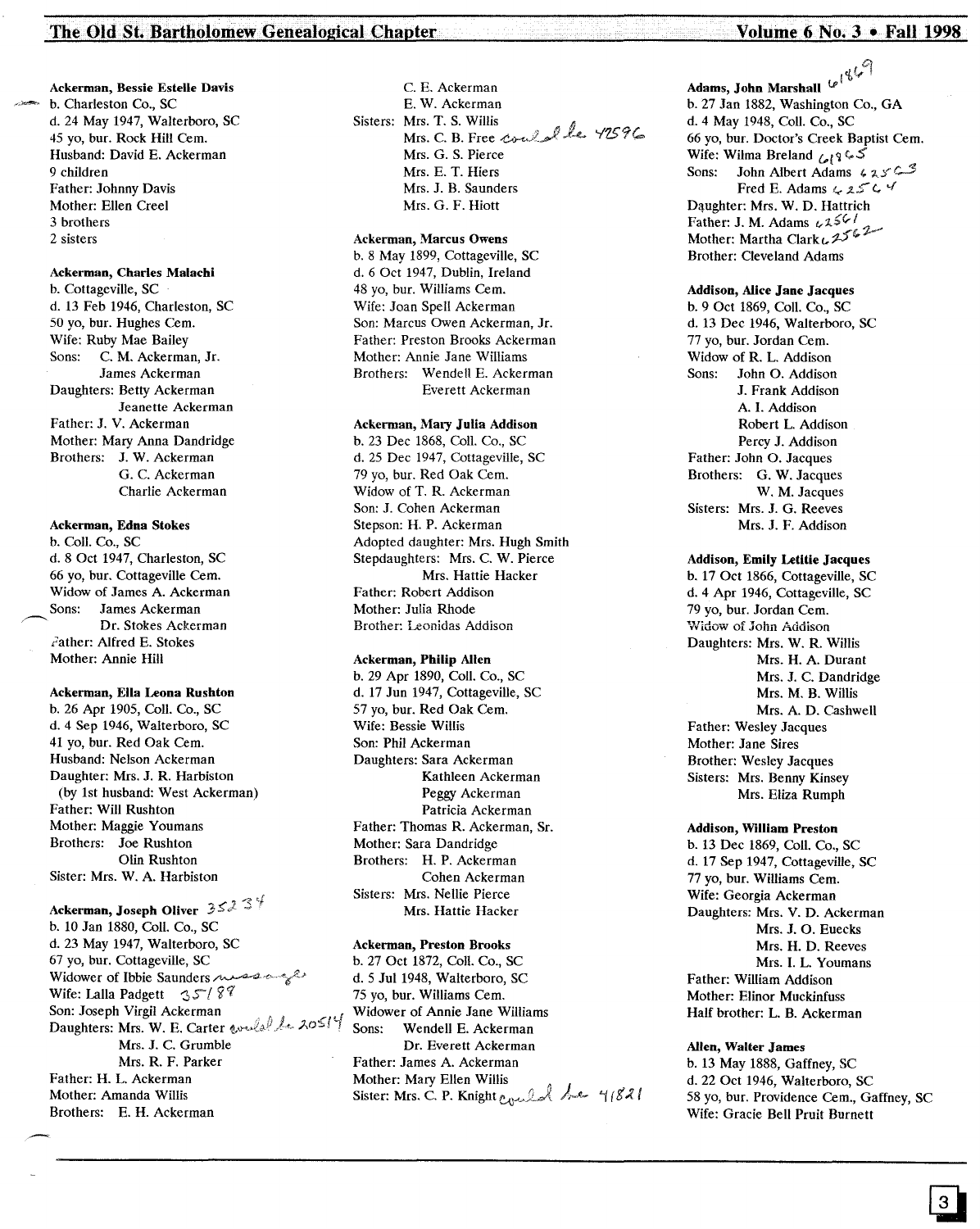#### The Old St. Bartholomew Genealogical Chapter Volume 6 No. 3 • Fall 1998

Adopted son: Walter James Allen Daughters: Mrs. Ed Henderson Mrs. Pauline Waters Father: J. F. Allen Mother: Elizabeth Allen Brother: T. P. Allen Sister: Mrs. Van Philbeck

#### Anderson, Baby Boy

J.

b. 12 Sep 1948, Walterboro, SC d. 12 Sep 1948, Walterboro, SC 1 do, bur. Methodist Cern., Ravenel, SC Father: Bennett B. Anderson Mother: Margaret Colman Anderson Brother: Bennett Anderson Sister: Margaret Sherrial

#### Anderson, Florence Chaplin

b. 31 May 1857, Walterboro, SC d. 28 Mar 1946, Walterboro, SC 88 yo, bur. Live Oak Cem. Widow of C. C. Anderson Sons: C. S. Anderson H. M. Anderson H. W. Anderson C. W. Anderson D. C. Anderson Daughter: Mrs. M. P. Felder Father: Saxby Chaplin Mother: Anne O'Hear Witsell Sister: Mrs. U. W. Davis

#### Appleby, Sophia Sheldonye Smyly

b. 5 Nov 1879, Ruffin, SC d. 8 May 1948, Charleston, SC 68 yo, bur. Live Oak Cern. Widow of David Earl Appleby, Sr. Sons: David Earl Appleby, Jr. Preston Maxwell Appleby Daughters: Mrs. Herbert H. Anderson Mrs. C. L. Crenshaw Angly Applleby Father: Charles M. Smyly Mother: Narcissa Rutledge Stephens Sister: Mrs. M. T. Jordan

#### Avant, Edward White

b. 15 Aug 1946, Walterboro, SC d. 23 Aug 1946, Walterboro, SC 8 do, bur. Live Oak Cem. Father: Derrick Avant Mother: Margie Beach Brother: Derrick Leroy Avant

#### Avant, John Fairey

b. 24 Nov 1892, Coli. Co., SC d. 23 Sep 1947, Coli. Co., SC 54 yo, bur. Live Oak Cern. Wife: Martha Varn Avant Daughters: Mrs. H. B. Thompson Mrs. Janie Stynchcomb Mrs. Bert Cole

Father: John Wesley Avant Mother: Janie Fisk Brothers: I. P. Avant B. Kistler Avant Sisters: Mrs. J. D. Wilson Mrs. Edward Marchant Mrs. Willie J. Crosby

#### Avant, John Wesley

b. 22 Oct 1880, ColI. Co., SC d. 15 Oct 1946, ColI. Co., SC 66 yo, bur. Live Oak Cern. Wife: Frances Fender Daughter: Nell Avant Father: L. Barnwell Avant Mother: Annie E. Beach Brothers: Ivey H. Avant Eugene Avant

#### Avant, Lee Travis

b. 3 Oct 1883, Coli. Co., SC d. 17 May 1946, Walterboro, SC 63 yo, bur. Live Oak Cern. Wife: Mary Eda Hickman Sons: L. H. Avant M. L. Avant Cpl. B. W. Avant J. D. Avant Daughter: Mrs. Ben Dewitt Father: L. Barnwell Avant Mother: Annie E. Beach Brothers: Ivey H. Avant John Wesley Avant Eugene Avant

#### Bailey, Arrie Bell Gatch

b. 1 May 1878, Coli. Co., SC d. 29 Apr 1948, Coli. Co., SC 69 yo, bur. Pleasant Grove Baptist Cem. Husband: Judge J. E. Bailey Sons: James W. Bailey E. L. Bailey C. E. Bailey Stepson: J. M. Bailey Daughter: Mrs. Kirby Carter Father: Frank Gatch Mother: Martha Carter Brothers: John Gatch Bennie Gatch Sister: Mrs. Dolly Garrett

#### Barber, Joseph Harold

b. 22 Feb 1908, Goldston, NC d. 26 May 1948, Walterboro, SC 40 yo, bur. Live Oak Cem. Wife: Mary Robertson Father: T. J. Barber Mother: Lydia Womble Brothers: Noah Barber Edward Barber Sisters: Catherine Barber Mrs. Lena White

#### Mrs. Ray Cenetei

Barnes, Lizzie Ulmer b. 15 Aug 1899, Coli. Co., SC d. 25 Oct 1948, Coli. Co., SC 49 yo, bur. Bethel Methodist Cern. Husband: Clarence Lewis Barnes Son: Clarence Lewis Barnes, Jr. Stepsons: Jack Barnes Jackson Edward Barnes Woodrow Barnes Daughters: Mrs. H. M. Oquinn Mrs. Charles O. Murdaugh Mrs. Bernice Sineath Violet Barnes Stepdaughters: Mrs. Thad Cooler Mrs. Ivan Masterson Mrs. Walter Mathson Father: Claudius Ulmer Mother: Clemantine Jones Half brother: William Ulmer Sister: Mrs. Jessie Brabham Half sister: Mrs. Archie Kinard

Barringer, Ardrey W. b.NC d. 18 Jan 1946, Edisto River, SC 33 yo, bur. Statesville, NC Wife: Frances Wagner Daughters:  $2(7 \& 4 \text{ yrs. old})$ Father: W. M. Barringer Brother: John Barringer Sister: Mrs. Germain Boyd

#### Bassett, Luella Kinsey

b. 31 Jan 1861, Bamberg Co., SC d. 1 Dec 1948, Coli. Co., SC 87 yo, bur. Zion Baptist Cem. Widow of J. A. Bassett Sons: Ruff Bassett Clifton Bassett Daughter: Mrs. D. H. Varnadoe Father: Jim Kinsey Mother: Eliza McCormick Bazzle, Ervin William  $i \in \mathbb{Z}^{(n)}$ b. 1882, Coli. Co., SC d. 20 Dec 1946, Cottageville, SC 64 yo, bur. Bedons Baptist Cern. Wife: Bessie Jackson t, 2566 Sons: Carl R. Bazzle Mood W. Bazzle  $L$ <sup>1</sup> <sup>1</sup>  $\delta$ Edward J. Bazzle Daughters: Mrs. Myrtle Lou Driggers Dorothy L. Bazzle

Verna E. Bazzle Ann R. Bazzle Father: Robert Bazzle Mother: Sarah Craven Brothers: Richard Bazzle Tillman Bazzle Sisters: Mrs. Affie Tumbleston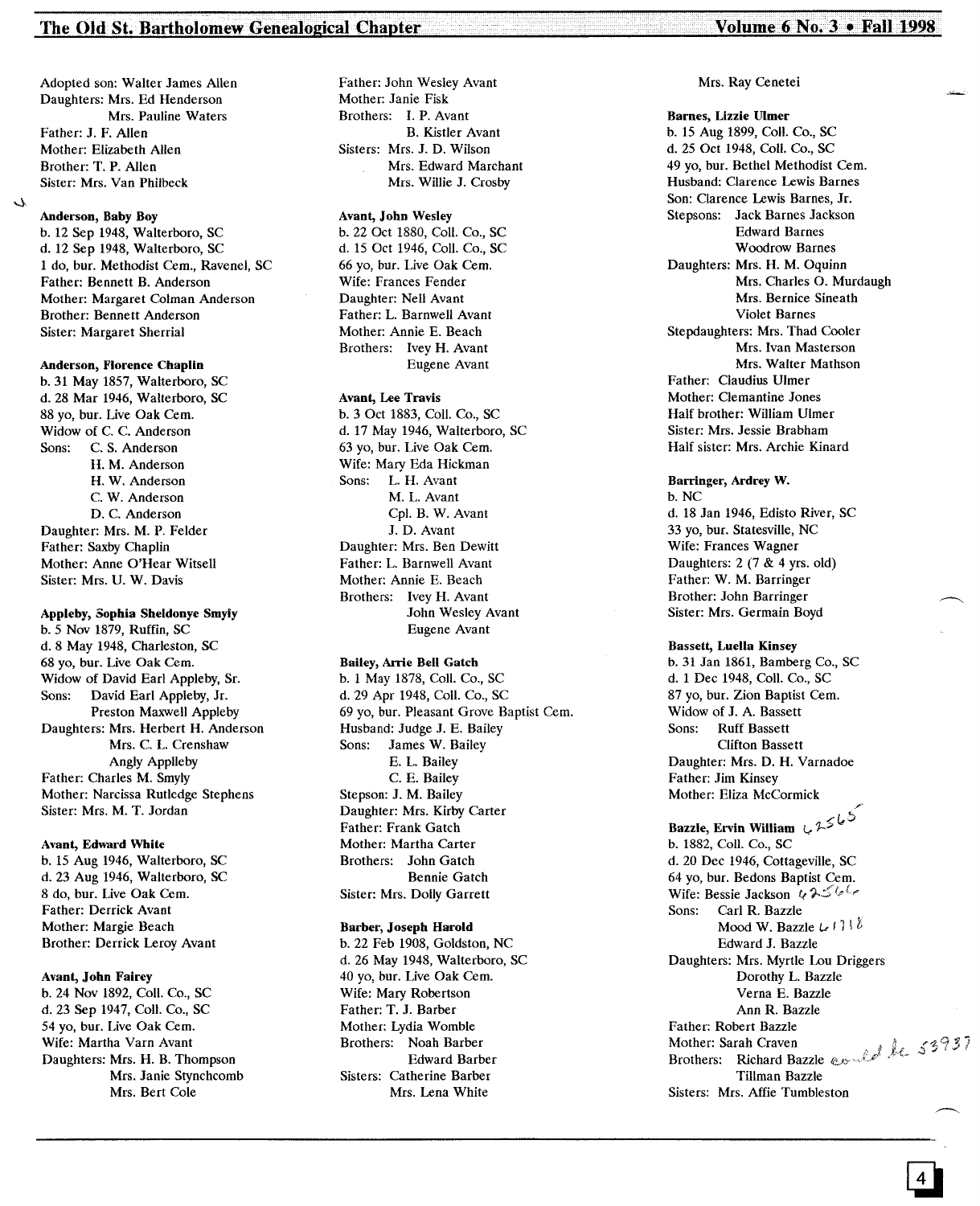Mrs. Nancy Cranson Mrs. Dorothy Riggs

#### Bazzle, Stephen Danny  $U^{2,1}$ b. 3 Mar 1947, Walterboro, SC d. 3 Mar 1947, Walterboro, SC 1 do, bur. Bedons Baptist Cern. Father: Auddie Bazzle, Jr.  $\cup q \subset \hat{\delta}$ ? Mother: Mary Lou Hughes  $\sqrt{q}$  /  $\sqrt{3}$

#### Beach, Baby Boy

b. 19 Feb 1948, Walterboro, SC d. 21 Feb 1948, Walterboro, SC 2 do, bur. Doctor's Creek Baptist Cem. Father: Jasper Gary Beach Mother: Emma Dell Evans Half brother: Thomas Evans

#### Beach, James Edward

b. 9 Jun 1925, Walterboro, SC d. 1 Apr 1947, Coli. Co., SC 21 vo, bur. Live Oak Cem. Father: Arthur Y. Beach Mother: Blanch Hiers Brothers: Utsey Beach Gerald Beach Sister: Mrs. L. Herbert Moore

#### Beach, John Young

b. 28 Mar 1866, Coil. Co., SC d. 8 Dec 1948, ColI. Co., SC 82 yo, bur. Live Oak Cem. Widower of Annie Luella Saunders Sons: LeRoy Beach Raymond Harley Beach John Moody Beach Daughters: Mrs. Allen Willis Beach Mrs. Benjamin Lee Rhodes Mrs. Clvde Lanear Benton Mrs. Henry Plant Hiott  $\leq$  9 $\zeta$   $\stackrel{\frown}{\sim}$   $\stackrel{\frown}{\sim}$  $\frac{4963}{7}$  Mrs. Eggleston Boyce Funderburk Mrs. Merrick Hiott Father: Joseph Stephen Beach Mother: Mary Caroline Beach Brother: Joseph Thomas Beach

#### Beach, Judge Julius Edwin

b. 23 Oct 1863, Coil. Co., SC d. 29 May 1946, Walterboro, SC 82 yo, bur. Live Oak Cem. Widower of Martha Isabel Saunders Wife: Effie Breland Beach Sons: Hugh F. Beach Heyward J. Beach H. Rhada Beach Daughters: Mrs. LeRoy Beach  $6200$ Mrs. C. D. Bunton Mrs. L. R. Swicord Brothers: Joseph Thomas Beach John Young Beach

Beach, Lucille Copeland

b. 1888, Bamberg Co., SC d. 29 Aug 1948, Columbia, SC 60 yo, bur. Doctor's Creek Baptist Cern. Husband: J. H. Beach Sons: Ernest Foy Beach Joseph Roy Beach Daughter: Mrs. Richard E. Dillon Father: W. F. Copeland Mother: Sara Kearse Getsinger Brothers: Oarence Copeland Harry Copeland

#### Beach, Sammie Jack

b. 7 May 1934, Walterboro, SC d. 3 Oct 1947, Walterboro, SC 13 yo, bur. Live Oak Cem. Father: D. C. L. Beach Mother: Ruby Fennell Sister: Eloise Lee Beach

#### Bennett, Earline Nettles James

b. 24 Jul 1885, Coil. Co., SC d. 6 Dee 1947, Walterboro, SC 62 yo, bur. Shiloah Baptist Cern. Husband: Laurie Bennett Sons: Eddie Lee James Roy James Stepson: Uoyd H. Bennett Daughter: Mrs. Jimmie Hickman Stepdaughter: Mrs. Barney Warren Father: John R. Nettles Mother: Ella? Brothers: Jesse Nettles Charlie Nettles Johnny Nettles Sisters: Mrs. Brady Martin Mrs. Bill Connelly Mrs. Gus Warren Mrs. G. W. Guilford

#### Bennett, Golden Brothers

b. ColI. Co., SC d. 21 Sep 1947, Walterboro, SC 39 yo, bur. Bedons Baptist Cern. Husband: Ollie Bennett Son: Leo Bennett Daughter: Mary Ruth Bennett Father: John Brothers Mother: Mary Crosby Brothers: Thurmond Brothers Dock Brothers Walter Brothers Marshall Brothers Sisters: Mrs. LeRoy Warren Mrs. Ivey Bennett

#### Bennett, Joe Monnie

b. 11 Dee 1881, Coil. Co., SC d. 28 Jul 1948, Charleston, SC 66 yo, bur. Doctor's Creek Baptist Cem.<br>Wife: Versie Breland Versie Breland (and the late Sallie Breland)

Son: J. M. Bennett, Jr. Daughter: Mrs. I. G. Reeves Father: Robert Bennett Mother: Lila Warren Brothers: E. B. Bennett Lee Bennett C. T. Bennett 1. R. Bennett Sisters: Mrs. E. B. Riddick Mrs. Ellison M. Terry

#### Bennett. lloyd Cecil

b. 9 Dec 1923, Coil. Co., SC d. 16 Jan 1947, Walterboro, SC 23 yo, bur. Live Oak Cem. Father: F. C. Bennett Mother: Luetta Chassereau Brothers: Star Bennett Billy Bennett Sister: Alice Bennett

#### Benton, Annie Elizabeth Bishop

b. 11 Dee 1860, Barnwell Co., SC d. 11 Mar 1946, Coli. Co., SC 85 yo, bur. Pine Grove Baptist Cem. Widow of James Medicus Benton Sons: D. B. Benton L. J. Benton G. T. Benton R. B. Benton E. Heyward Benton Daughters: Mrs. Janie Griffin Mrs. D. M. Saunders Father: William Bishop Mother: Mahalia Weekly Sister: Mrs. Harriett Yarn

#### Benton, Harman Wesley

b. Nov 1855, Coil. Co., SC d. 27 May 1948, ColI. Co., SC 92 yo, bur. Pine Grove Baptist Cem. Widower of Elinor Naomi Benton Sons: Harrison W. Benton Calvin K. Benton K. O. Benton Daughters: Mrs. Oliver Benton Mrs. Lillie Benton Mrs. J. H. Dewitt Mrs. Alma Strony Father: Oliver Benton Mother: Winnie Martin Sister: Mrs. Mary Benton

#### Benton, Joe John

b. Coil. Co., SC d. 19 May 1947, Coil. Co., SC 72 yo, bur. Shiloah Baptist Cem. Wife: Catherine Nettles Son: Cammie A. Benton Daughters: Mrs. S. S. Crosby Mrs. K. O. Benton Father: Philip Benton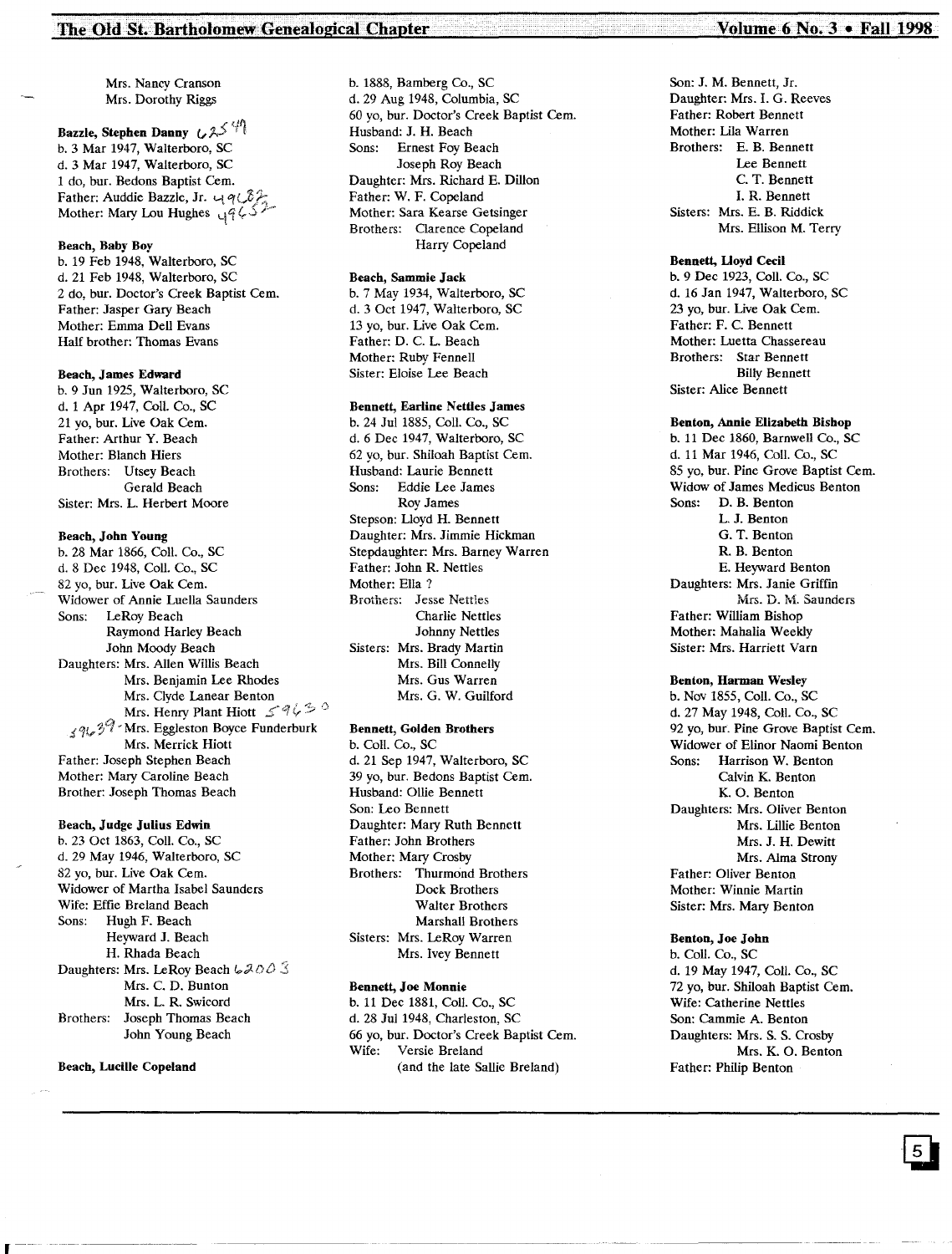#### The Old St. Bartholomew Genealogical Chapter Volume 6 No. 3 • Fall 1998

Mother: Malicia Walling Half brother: T. Benton

#### Benton, Kirk

b. 13 Jun 1898, Coli. Co., SC d.4 Feb 1948, Walterboro, SC 49 vo. bur. Pine Grove Baptist Cem. Wife: Minerva Kinard Sons: Lee Benton Rudolph Benton Adolph Benton Daughters: Mrs. German Smoak Mrs. Robert Witt Hazel Benton Father: Johnny Benton Mother: Angie Lyons Brothers: Frank Benton Roy Benton Heber Benton Quillie Benton Sisters: Mrs. Harvey Padgett Mrs. Callie Carson Mrs. Bennie Carson

#### Benton, Mary Kinard

b. 1900, ColI. Co., SC d. 10 Sep 1947, Coli. Co., SC 47 vo. bur. Pine Grove Baptist Cem. Husband: Frank Benton Sons: J. W. Benton Frank Benton, Jr. Charlie Benton Bobby Benton Daughters: Mrs. Redden T. Jones Ruby Benton Gathia Benton Father: R. Buist Kinard Mother: Becky All Brother: Ben Kinard Sisters: Mrs. Leach Ulmer Mrs. Johnnie Jones Mrs. Kirk Benton Mrs. Aimar Martin

#### Bishop, Cevilla Rentz

b. 13 Feb 1868, Bamberg Co., SC d. 22 Jun 1948, ColI. Co., SC 80 yo, bur. Pleasant Hill Cem. Widow of John M. Bishop<br>Sons: George L. Bishop George L. Bishop Clyde W. Bishop Pledger M. Bishop Clare M. Bishop Earl W. Bishop Daughter: Mrs. Harold Smoak Father: Simmie Rentz Mother: Jennie?

#### Bishop, David Franklin

b. 7 Nov 1882, Ehrhardt, SC d. 14 Feb 1947, White Hall, SC 64 yo, bur. Carters Ford Baptist Cem. Widower of Lola Smoak Son: David Bishop, Jr. Daughters: Mrs. Ernest Doyle Mrs. Effie Johnson Mrs. Clio Wickett Mrs. John Rentz Mrs. John Prentiss Mrs. Oscar Jennings Father: Oliver Bishop Mother: Betsy Copeland

#### Bishop, George Quillie

b. Coli. Co., SC d. 14 Oct 1947, ColI. Co., SC 73 yo, bur. Peniel Baptist Cem. Wife: Rosa Mirilla Stone Sons: W. R. Bishop W. J. Bishop W. E. Bishop L. L. Bishop D. L. Bishop Daughters: Mrs. F. L. Nettles Mrs. F. W. Varnadoe Father: Billie Bishop Mother: Sula Mary Ann Breland Brother: O. H. Bishop Sisters: Mrs. Lucia Pope Mrs. Molly Blocker Mrs. Nett Blocker Mrs. Lillian Saterwhite

#### Bishop, Jacob Washington

b. Orangeburg Co., SC d. 30 Dec 1947, Walterboro, SC 68 yo, bur. Peniel Methodist Cem. Wife: Emily Polk (and the late Annie Blocker) Adopted daughters: Mrs. Allie Mae Benton Ruth Bishop Father: William I. Bishop Mother: Mahalia Ann Fender Brothers: W. F. Bishop G. Melvin Bishop Sisters: Mrs. G. F. Pellum Mrs. E. L. Carter

#### Bishop, Wildon Gilmore

b. 14 Nov 1891, Ehrhardt, SC d. 19 Dec 1948, Walterboro, SC 57 yo, bur. Pleasant Hill Methodist Cem. Wife: Lena Craven Sons: Donald Bishop Leo Bishop Raeford Bishop Daughters: Freeda Bishop Mrs. Gertrude Ramsey Mrs. Gary Connelly Father: James Bishop Mother: Gertrude Harvey Brother: Rev. Lloyd Bishop Sister: Mrs. Kite Kinard

#### Bishop, William Arney

b. Barnwell Co., SC d. 3 Jan 1948, Charleston, SC 56 yo, bur. Smoaks Baptist Cem. Widower of Etta Padgett Son: Robert Bishop Father: W. B. Bishop Mother: Mary Smoak Sisters: Mrs. L. B. Benton Mrs. T. J. Hiott Mrs. A. C. Dubois Jessie Bishop

#### Black, John Wescott

b. 26 Aug 1903, ColI. Co., SC d. 30 Sep 1948, Orangeburg, SC 45 yo, bur. Doctor's Creek Baptist Cem. Wife: Pearl Brackenbrough Father: Richard Rice Black Mother: Sarah Elizabeth Smith Brothers: J. M. Black C. L. Black H. G. Black Half brothers: M. B. Black J. B. Black Sisters: Mrs. F. B. Garris Mrs. J. L. Crosby Mrs. Wilton B. Smith

#### Blocker, Ada Viola Vam

b. 26 Aug 1917, ColI. Co., SC d. 13 Sep 1947, Walterboro, SC 30 yo, bur. Shiloah Baptist Cern. Husband: Arthur Blocker, Jr. Son: James David Blocker Father: David Yarn Mother: Lugina Smoak Brothers: Woodrow Yarn Dorsey Yarn Sister: Mrs. J. P. Beckett

#### Blocker, Arthur, Jr.

b. 15 Aug 1916, Coli. Co., SC d. 12 Jun 1948, Jasper Co., SC 31 yo, bur. Shiloah Baptist Cern. Widower of Ada Viola Yarn Son: James David Blocker Father: Arthur Blocker, Sr. Mother: Carrie Dewitt Brothers: Burckley Blocker Herman Blocker Sisters: Mrs. A. W. Brown Mrs. Audis Benton

#### Blocker, George A.

b. ColI. Co., SC d. 23 May 1947, Coli. Co., SC 71 yo, bur. Live Oak Cern. Single Father: James Richard Blocker Mother: Remy Smoak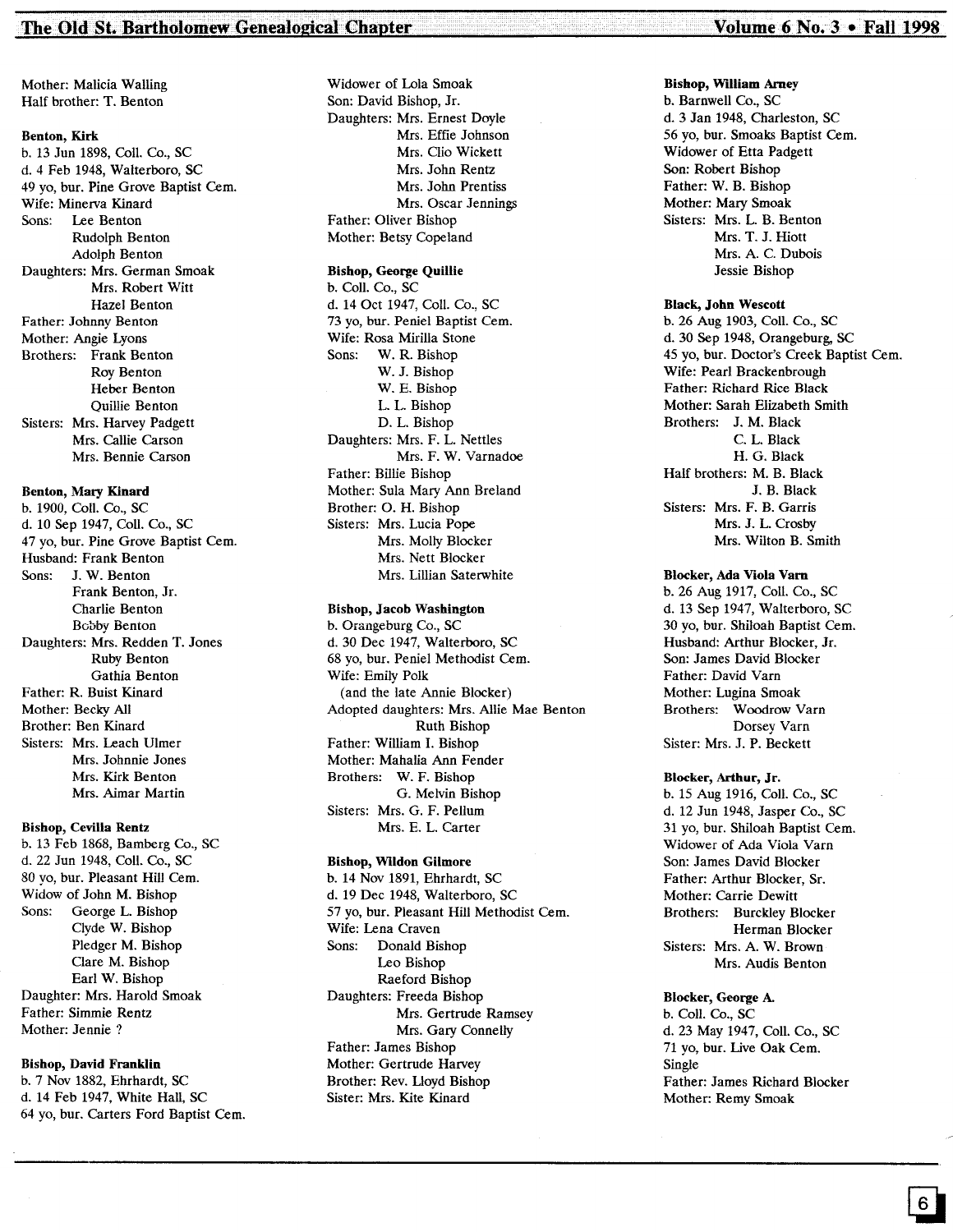#### Boineau, Susan Jones

b, 23 Jul 1864, ColI. Co., SC d. 27 Oct 1948, Hendersonville, SC 84 vo. bur. Ebenezer Methodist Cem. Widow of Charles E. Boineau Son: Herbert M. Boineau Daughters: Mrs. H. A. Marvin Mrs. R. H. Edwards Edith Boineau Mrs. C. W. Boynton Father: Thomas Summerfield Jones Mother: Sarah Ann Mood

#### Bolin, Ida Elizabeth Shirley

b. Fairfield Co., SC d. 26 Apr 1946, Walterboro, SC 67 yo, bur. Live Oak Cern. Widow of John M. Bolin Sons: Woodrow Bolin Ernest Bolin Sam Bolin Silas Bolin Daughter: Mrs. H. B. Heron Father: ? Shirley Mother: Mary Boyd Sister: Alice Shirley

#### Bowers, Heston H.

b. 5 Apr 1876, Barnwell Co., SC d. 25 Feb 1948, Coil. Co., SC 71 yo, bur. Black Creek Baptist Cern. Wife: Arrie Bell Catterton Son: Arnold Bowers Daughters: Mrs. Brantley Oquinn Mrs. C. H. Nettles Father: Alfred Bowers Mother: Catherine Bennett Brothers: B. W. Bowers J. H. Bowers W. L. Bowers M. P. H. Bowers Sister: Mrs. Evelyn Benton

#### Boynton, Charles Henry

b. 7 Apr 1872, Coll. Co., SC d. 18 Jan 1948, Columbia, SC 75 yo, bur. Stokes Cem. Wife: Elizabeth Jaycocks<br>Sons: Wilmot Boynton Wilmot Boynton Jesse Boynton Daughters: Mrs. R. E. Baker Mrs. George B. Reynard Father: Thomas E. Boynton Mother: Sarah Dubois

#### Boynton, Sarah Elizabeth

b. 25 Jun 1860, Coll. Co., SC d. 30 Jan 1946, Hendersonville, SC 85 yo, bur. Black Creek Baptist Cem. Single Brothers: S. E. Boynton W. D. Boynton

#### C. H. Boynton

#### Boynton, Stephen Evander b. 9 Mar 1862, Coil. Co., SC d. 27 Jun 1947, Walterboro, SC 85 vo, bur. Black Creek Baptist Cem. Widower of Lillian Theresa White Sons: E. Ashton Boynton John Robert Boynton Daughter: Mrs. H. L. Easterlin Father: Thomas Evington Boynton Mother: Sarah Selena DuBois Brothers: C. H. Boynton William DuBois Boynton

#### Boynton, William DuBois

b. 27 Jun 1865, ColI. Co., SC d. 25 Dec 1947, Walterboro, SC 82 yo, bur. Stokes Cem. Wife: Alma Schmetzer Daughter: Mrs. James B. Hartzog Brother: Charlie Boynton

#### Brant, Benjamin Josephus

b. 25 Mar 1890, Allendale Co., SC d. 16 Oct 1946, Walterboro, SC 56 yo, bur. Live Oak Cern. Wife: Frances Ashuers Adopted niece: Emogene Maddox Father: John M. Brant Mother: Julia Augley Brothers: Ray Brant Rev. William E. Brant Carl Brant Sisters: Mrs. J. A. Priester Mrs. Louis Deer Mrs. John Hunt

#### Brant, Lloyd Elroy

b. 25 Jul 1895, Coli. Co., SC d. 25 Dec 1948, Beaufort Co., SC 53 yo, bur. Ebenezer Methodist Cem. Wife: Myrtle Taylor Father: A. H. Brant Mother: Winifred Cope Sister: Kate Brant

# Breland, Carson Young 3125

b. 17 Apr 1891, Coll. Co., SC d. 13 Mar 1948, Walterboro, SC 56 yo, bur. Bethel Methodist Cern. Wife: Bessie Kinard  $15$ <sup>7</sup> Son: Shuler Breland  $\mathbb{S}^{\otimes n}$ Daughters: Mrs. Elliott Breland  $Mrs.$  James Adams  $35$  940 Father: H. C. Breland  $\frac{293}{7}$ Mother: Catherine Hudson Brother: C. J. Breland Sister: Mrs. D. N. Givens

#### Breland, Hattie P.

b. 20 Jul 1867, Coli. Co., SC

d. 30 Mar 1947, Walterboro, SC 79 yo, bur. Bethel Methodist Cem. Single Father: Josiah Breland Mother: Elvira Black Breland, Rebecca Varn  $\sqrt{5}$ <sup>99</sup> b. ColI. Co., SC d. 6 May 1946, Coll. Co., SC 81 yo, bur. Doctor's Creek Baptist Cem. Widow of M. W. Breland;' Sons: W. H. Breland J. A. Breland  $\sqrt[4]{5}$ M. H. Breland **Stetson Breland**  $\omega_1^{\alpha}$ Edward Breland Daughters: Mrs. C. L. Harrison  $\omega$ 1872 Mrs. M. J. Sanders  $\psi$ is  $\psi$ Mrs. J. L. Benton  $u \in \mathbb{S} \cap \mathbb{S}$ Mrs. J. F. Connelly  $\psi^{\dagger\beta}$ <sup>17</sup>/ Mrs. J. M. Adams Mrs. J. S. O'Neal Mrs. L. A. Powell Mrs. Berkley Breland Miss Minnie Lee Breland VI V Father: Daniel Yarn Mother: Mary Ann Walker Brothers: P. M. Yarn A. A. Yarn  $493$ Breland, Robert Newlon b. 28 Apr 1894, Coli. Co., SC d. 1 jun 1948, Ruffin, SC 54 yo, bur. Bennett Cem. Wife: Inez Graham Son: W. D. D. Breland Father: David Breland Mother: Josephene Ulmer Brothers: leRoy Breland Blish Breland Palmer Breland Benjamin Breland Sisters: Mrs. C. C. Smith Mrs. F. W. Hudson Miss Lillian Breland Mrs. Lee Herndon

#### Bridge, Eugenia Padgett b. 6 Aug 1914, Walterboro, SC

d. 20 Aug 1947, Walterboro, SC 33 yo, bur. Live Oak Cem. Husband: Albert W. Bridge Father: W. H. Padgett Mother: Bessie Smith Sister: Mrs. Charles T. Morrison

Miss Iyora Breland

Broderick, Perry  $L_4$   $\lesssim$   $1\%$ b. 1885, Coli. Co., SC d. 12 Apr 1947, Walterboro, SC<br>62 yo, bur. Live Oak Cem. 62 yo, bur. Live Oak Cern. Wife: Rebecca Herndon Broderick lr?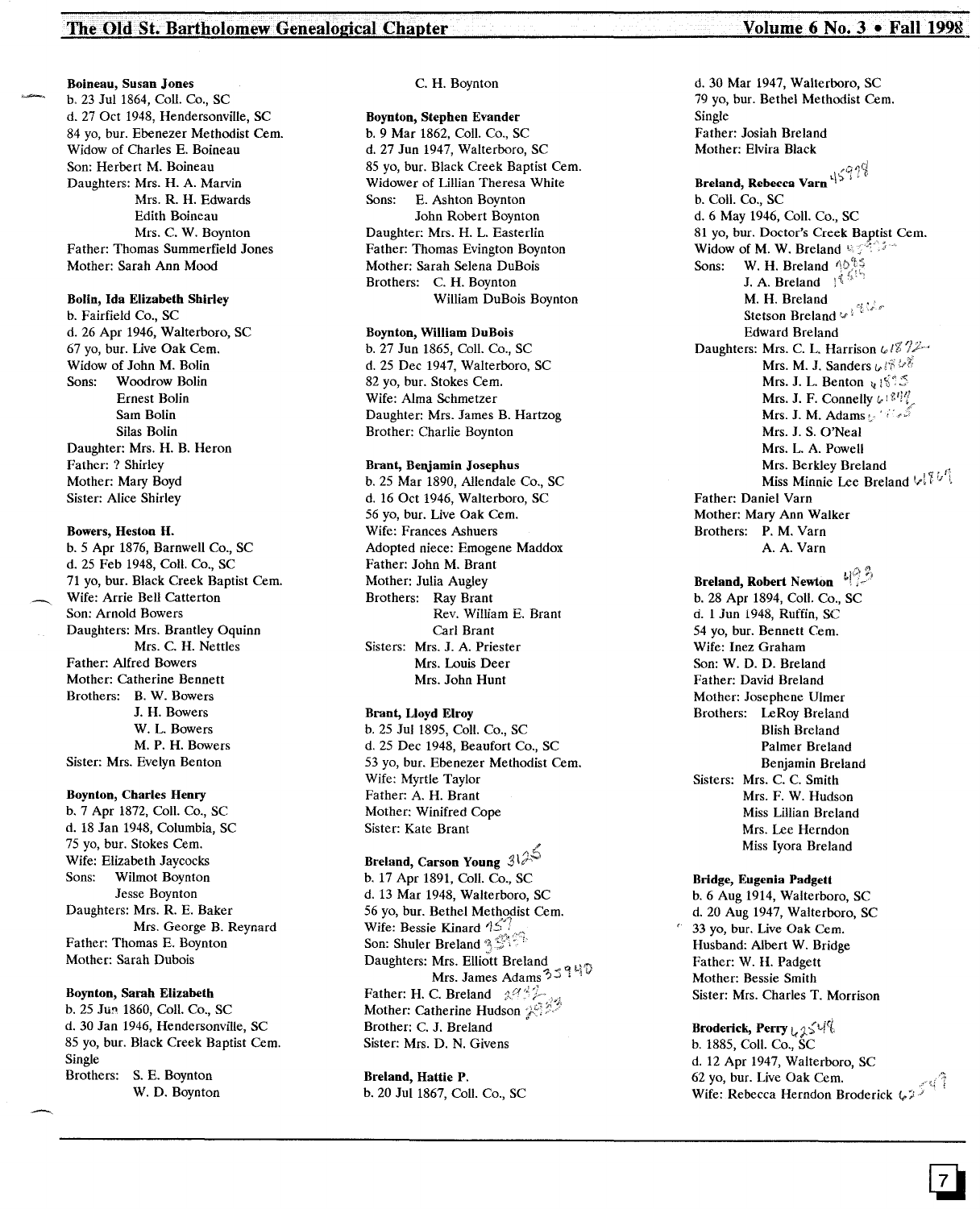#### The Old St. Bartholomew Genealogical Chapter The Chapter Volume 6 No. 3 • Fall 1998

Sons: Willie D. Broderick P. B. Broderick  $4/6$ J. E. Broderick Herman Broderick Daughters: Mrs. Jack Barton Mrs. Willie Evans Mrs. Herman Beach Father: Mike Broderick Mother: Betsy Herndon

Bryan, Pvt. Gerald M. b. 28 Jun 1925, Call. Co., SC d. 15 Aug 1945, Pacific war area 20 yo, bur. Pine Grove Baptist Cem. Single Father: R. W. Bryan, Sr. Mother: Rosa Benton Bryan Brothers: R. W. Bryan, Jr. Walter H. Bryan Sisters: Mrs. Earl Brock Mrs. Nellie Priester

#### Bryan, J. Berry

b. 1877, Call. Co., SC d. 24 May 1948, Call. Co., SC 71 yo, bur. Bethel Methodist Cem. Wife: Emma Crosby Bryan Son: Woodrow Bryan Daughter: Mrs. George Lange Father: Richard Bryan Mother: Sarah Hudson Brothers: David Bryan Billy Bryan Sisters: Mrs. Dellie Thomas Mrs. Sarah Dubois exercise des de t,øir

#### Bryan, Sallie

b. 3 Feb 1863, Coll. Co., SC d. 3 Feb 1948, Call. Co., SC 85 yo, bur. Bethel Methodist Cem. Single Father: Mack Bryan Mother: Frances Breland Sister: Mrs. Randy Bailey

#### Buchanan, Nannie Chapman

b. 21 Jun 1864, Tazewell, VA d. 29 Jun 1947, Walterboro, SC 83 yo, bur. Maple Shade Cern., Tazewell, VA Widow of A. B. Buchanan Sons: Judge A. C. Buchanan J. C. Buchanan Daughter: Mrs. J. M. Moorer Father: Isaac E. Chapman Mother: Eliza Jane Gillespie Sister: Mrs. J. B. Boyer

#### Buckner, Perry McPherson, Jr.

b. 24 Mar 1916, Walterboro, SC d. 19 Dec 1948, Wiggins, SC 32 yo, bur. Live Oak Cem. Wife: Dorothy Mae Graham Whitney Buckner Father: Perry M. Buckner, Sr. Mother: Marie DuRant Sisters: Athalie Buckner Mrs. O. M. Marshall, Jr. Lucille Buckner Mrs. Clinton Deloach

Bunton, Andrew b. 1869, Coli. Co., SC d. 19 Dec 1948, Walterboro, SC 79 yo, bur. Live Oak Cem. Widower of Mary Etta Benton Bunton Sons: Herbert Bunton Cecil D. Bunton A. Jesse Bunton Daughter: Mrs. J. M. Penington Father: Jim Bunton Mother: Mary Smoak Brother: Rudolph Bunton Sister: Mary Wilson

#### rO Bunton, Charles Elwood  $8^{12}$

b. 19 Sep 1906, Call. Co., SC d. 23 Jul 1946, Walterboro, SC<br>39 yo, bur. Cross Swamp Methodist Cem.  $39$  yo, bur. Cross Swamp Methodist Cem.<br>Wife: Janie Strickland Bunton  $-18736$ Son: Elwood Bunton 3762 Daughters: Miriam Bunton *t*  $\frac{1}{2}$ <sup>2</sup> <sup>*t*</sup> *i*<sup>0</sup> Joyce Bunton  $\frac{1}{2}$   $\frac{1}{2}$ Faye Bunton  $\frac{1}{\sqrt{2}}$   $\sqrt{2}$ Father: Thomas E. Bunton Mother: Cornelia Murdaugh Brothers: M. E. Bunten T. R. Bunton Sister: Mrs. J. E. Carter

#### Bunton, Mary Etla Benton

b. 13 Apr 1875, Coil. Co., SC d. 5 Sep 1947, Coli. Co., SC 72 yo, bur. Live Oak Cern. Husband: Andrew Bunton Sons: Herbert Bunton Cecil D. Bunton A. Jesse Bunton Daughter: Mrs. J. M. Penington Father: Shade Benton Mother: Elizabeth Oquinn

#### Bunton, Thomas Evington

b. 5 Oct 1874, Coli. Co., SC d. 17 Jan 1946, Columbia, SC 72 yo, bur. Cross Swamp Methodist Cern. Widower of Cornelia Murdaugh Bunton<br>Sons: M. E. Bunton M. E. Bunton Charles Elwood Bunton T. R. Bunton Daughter: Mrs. J. E. Carter Father: Joseph Bunton Mother: Sara Barton Boynton

,,~-----~---'-------\_. \_.\_-\_.\_~---' ----------------~ ..\_.\_-------------- '.\_-----------------

#### Byrd, Thomas Darley

b. 6 Apr 1856, Dorchester Co., SC d. 14 Feb 1947, Walterboro, SC 90 yo, bur. Harveson Cem., Grover, SC Widower of Mary Angie Canady Sons: Willie E. Byrd T. A. Byrd Charlie F. Byrd J. M. Byrd Daughters: Mrs. Tassie Judy Mrs. L. L. Canady Mrs. D. D. Bell Mrs. P. B. Zeigler Father: Thomas D. Byrd Mother: Mary Westbury

#### Cadden, Mary Jane Hodges

b. 1860, Charleston, SC d. 3 Apr 1948, Coli. Co., SC 88 yo, bur. Live Oak Cem. Widow Daughters: Mrs. W. R. Reynolds Mrs. W. E. Reynolds Mrs. J. A. Johnson Father: Moses Hodges Mother: Sarah Johnson Sister: Mrs. Alice Reynolds

#### Canady, Geraldine Mildred

b. 29 Jul 1928, Coil. Co., SC d. 29 Jan 1946, Walterboro, SC 17 yo, bur. Haverson Cern., Dorchester Co. Father: L. L. Canady Mother: Carrie Byrd Brothers: Marion L. Canady Willie T. Canady Lewis A. Canady Sisters: Mrs. J. B. Carter Mrs. R. M. Smith Janette Canady

#### Canady, Larkin Lafayette

b. 7 Jan 1900, Dorchester Co., SC d. 29 Mar 1948, Walterboro, SC 48 yo, bur. Harveson Cem. near Grover, SC Wife: Carrie Byrd Canady Sons: Marion L. Canady Willie T. Canady Louis A. Canady Daughters: Mrs. J. B. Carter Mrs. R. M. Smith Jeanette Canady Father: Luke Canady Mother: Mary Proctor Half brothers: Frank Canady Tom Canady West Canady Willis Canady Sister: Mrs. St. Clair Brownlee

#### (to be continued)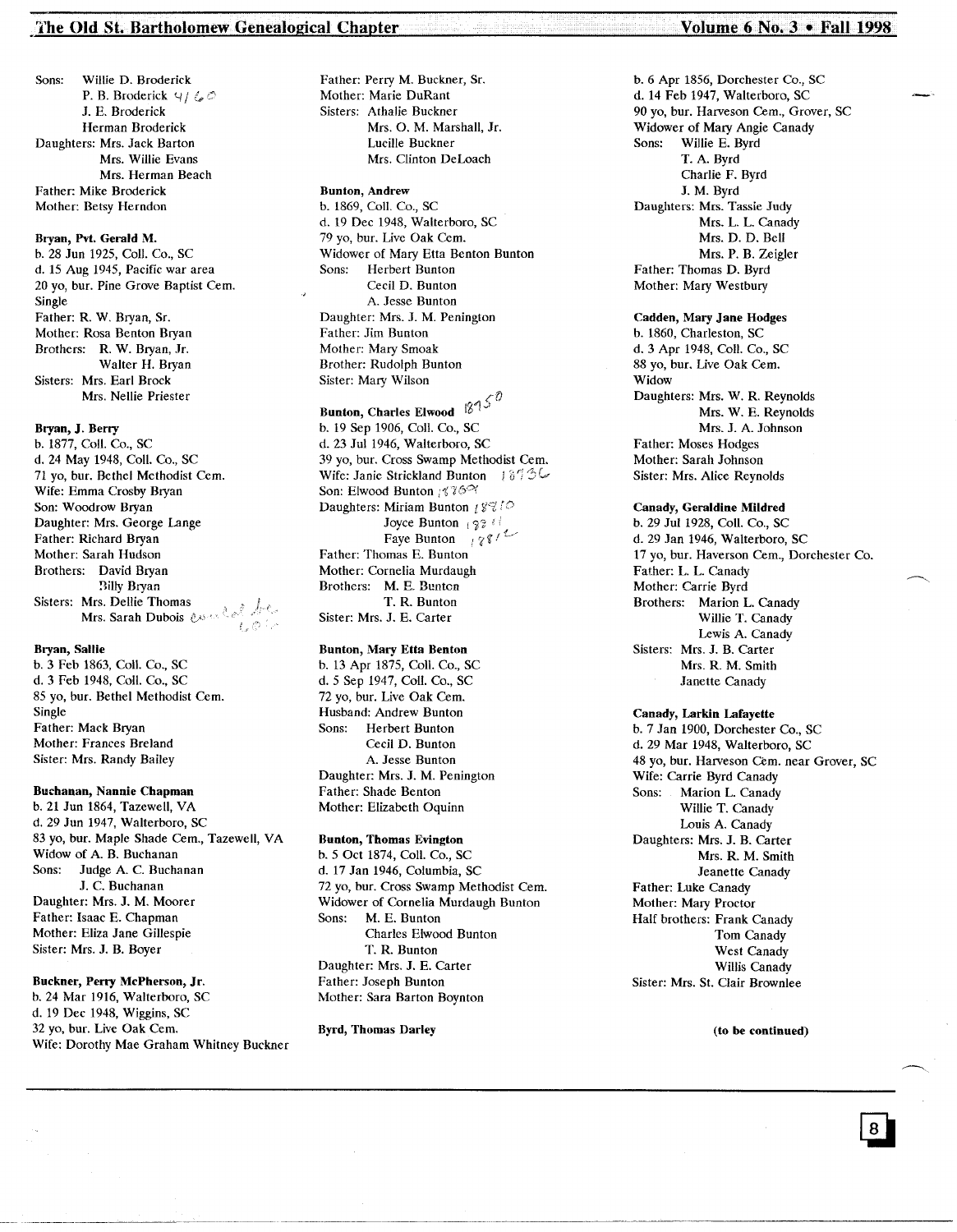#### **EXCERPTS FROM THE WALTERBORO NEWS, COLLETON PRESS, COLLETON DEMOCRAT,** COUETON STANDARD AND *THE* COUETON *NEWS-1875-191* 0

(extracted by Doris M. Lucas)

#### **DEATHS**

Rendell MARTIN, baby son of Mr. and Mrs. J. E. Martin died on September 7, 1910. Survivors in addition to his parents are 3 brothers and 4 sisters. He was buried at Smoak Cemetery.

Mrs. B. H. VARN of Walterboro died on August 26, 1909, at the age of twenty-six and was buried at Doctor's Creek Baptist Cemetery. She is survived by her husband, her father I. J. HERNDON of Colleton County and two children--a one-day-old and a five-year-old.

On Monday, October 6, 1873, Annie BLACK was killed by Daniel DESAUSSURE at Smoak's Cross Roads. She had a complaint of attempted rape by this man and had refused to be paid off. She was on her way to report to the trial justice who lived about two miles away. DeSassure was about 24 years old. Several years before he had been convicted of rape and sentenced to ten years. While is the penitentiary, his conduct was good, and he was pardoned by Governor SCOTT after serving three years of his sentence.

On October 4,1873, near Walterboro, John DeSaussure EDWARDS, youngest child of John D. And Emma C. Edwards died at the age of 7 years, 11 months, and 11 days.

On July 12, 1874, Mr. Charles CAMPBELL died of pneumonia.

G. A. PAXLER was shot dead by unknown parties near George's Station close to the Orangeburg County line. He was around 68 years old.

Thomas GRANT, ferryman of Jacksonboro Ferry, drowned in February of 1874.

On March 22, 1874, at Iron's Cross Roads Frank GEDDIS shot and killed Brabsom MEYERS.

Adam B. SMOAK, age 77, died in January 1910. He was buried at Ebenezer Methodist Cemetery.

Former County Commission D. M. WESTBURY died in January 1910. He was buried at Canaan Cemetery.

In October of 1873, Daniel DOLLERSON was found dead on the Indian Field Camp Ground. After an inquest held by Dr. W. M. SHULER, he was found to have died of apoplexy.

A Mr. GRANDISON of St. Pauls died in jail in October 1873 of typhoid fever. He was buried in Potters Field.

On October 13, 1873, while burning trash, Mrs. Frances PALMER caught on fire and was burned to death. She was the 72-yearold wife of the Reverend Edward Palmer, pastor of the Presbyterian Church. She was buried at Neyles Farm on the Green Pond Road.

Henry PETIT, of near Black Creek, died on January 23, 1909, and was buried at Black Creek Baptist Cemetery.

Confederate veteran O. P. FOLK, Broxton troop, died on October 14, 1909. He was 67 years old and was buried at Wesley Grove. He is survived by his wife and relative not named.

Edith Alma O'QUINN, one-year-old daughter of Mr. and Mrs. J. H. O'Quinn of Williams, SC, died on December 15, 1909.